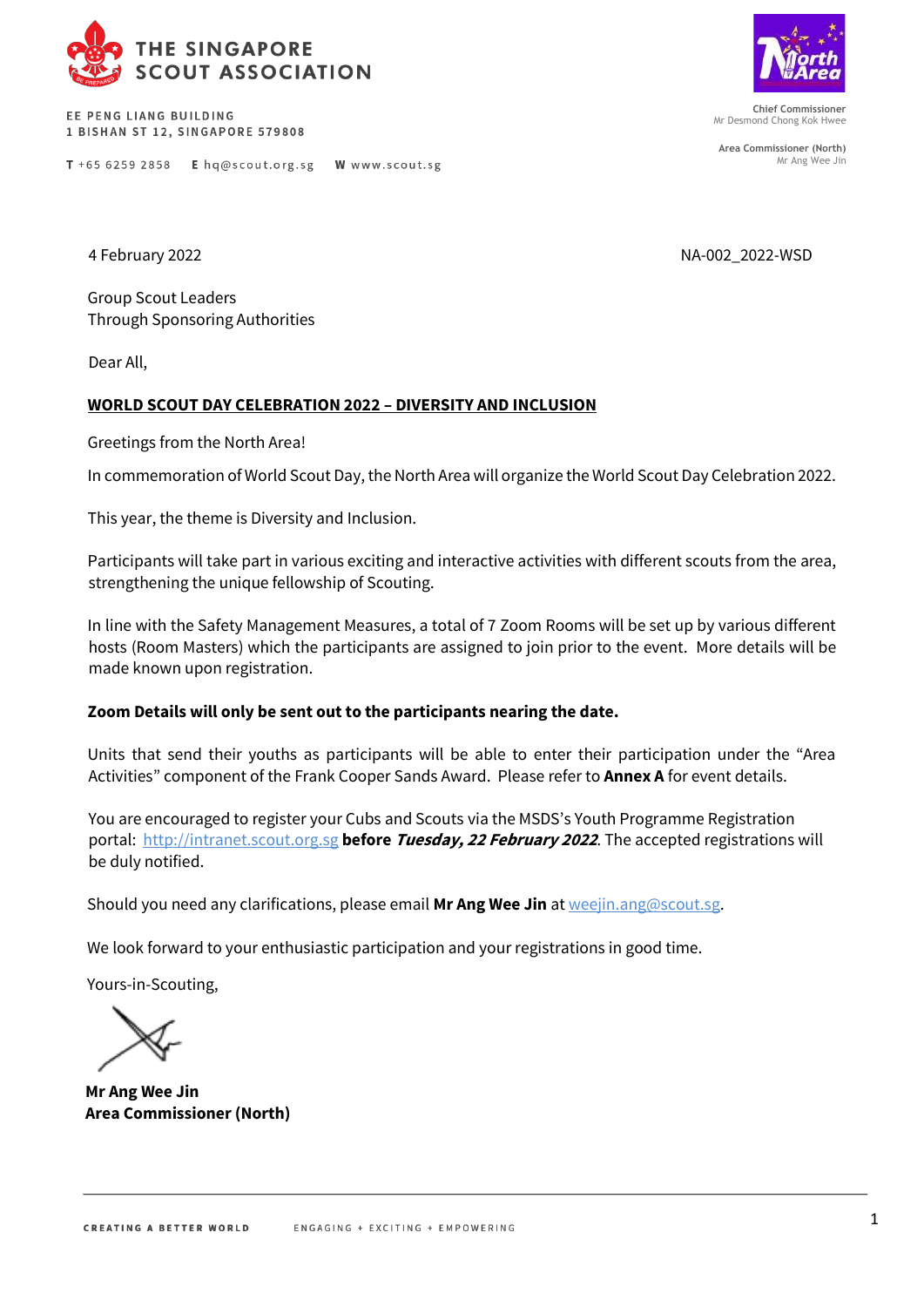

EE PENG LIANG BUILDING 1 BISHAN ST 12, SINGAPORE 579808

T +65 6259 2858 E hq@scout.org.sg W www.scout.sg



**Chief Commissioner** Mr Desmond Chong Kok Hwee

**Area Commissioner (North)** Mr Ang Wee Jin



### **World Scout Day Celebration 2022**

### **General Information**

| Date:                     | 26 February 2022 (Saturday)                                                    |  |
|---------------------------|--------------------------------------------------------------------------------|--|
| Time:                     | 1000 to 1130 hrs                                                               |  |
| Venue:                    | Virtual (Zoom)                                                                 |  |
| Attire:                   | <b>Scout T-shirt with scarf</b>                                                |  |
| Eligibility:              | All Registered Scouts. Unit Leaders do not need to register.                   |  |
| <b>Registration Fees:</b> | S\$5.35/- inclusive of GST per participant<br>(Includes a commemorative badge) |  |
|                           | Registration Closing Date: 22 February 2022, Tuesday                           |  |

## **All participants must enter the Zoom with their NAME\_FULL UNIT NAME to allow easy identification.**

E.g. John Ang\_White Knights Scout

#### **Programme**

| <b>Time</b> | <b>Event</b>                                               |
|-------------|------------------------------------------------------------|
| 1000        | Opening address by Commissioners and Scout Promise and Law |
| 1015        | Room Activity                                              |
| 1115        | Closing                                                    |
| 1130        | Dismissal                                                  |